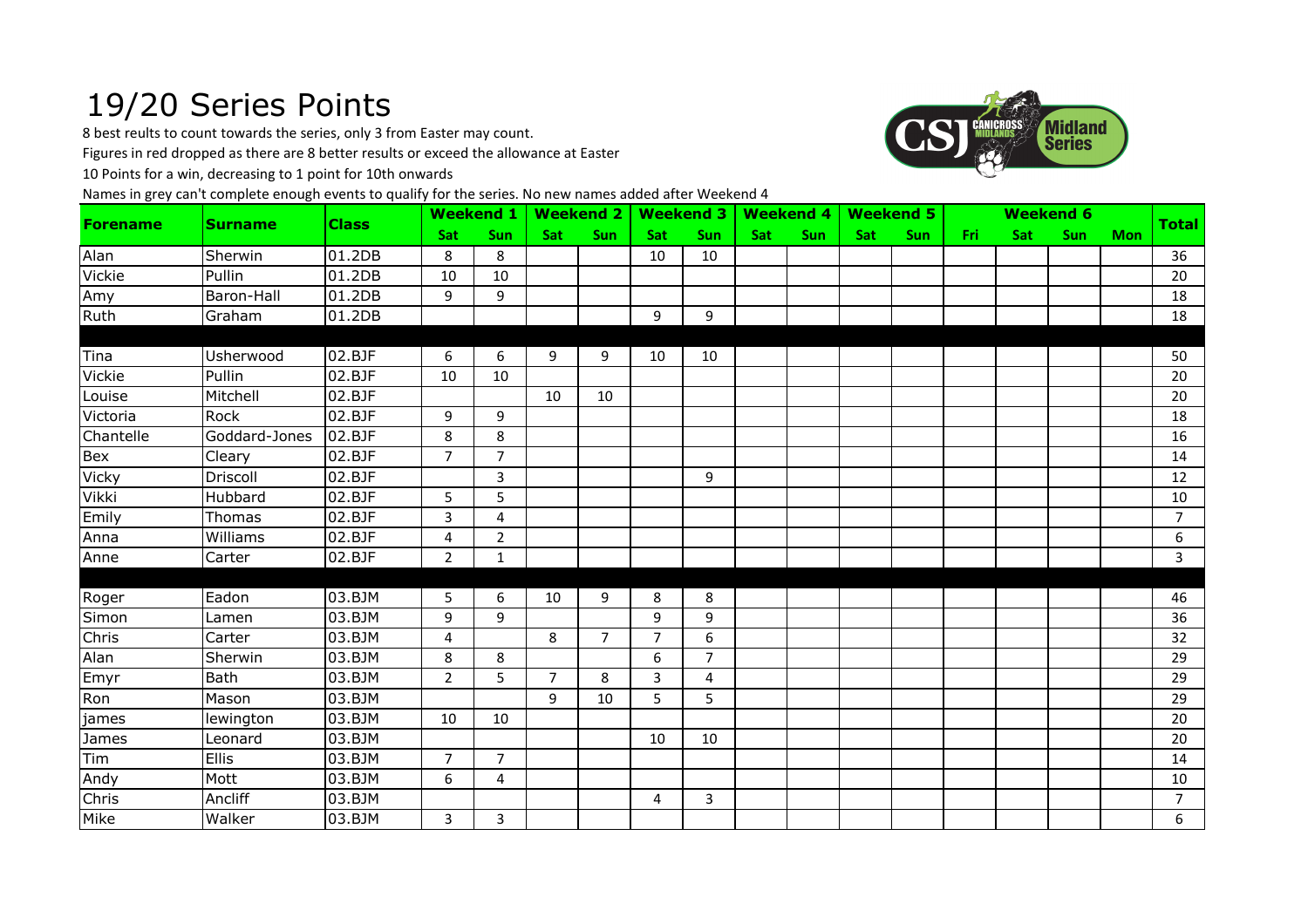| <b>Forename</b> | <b>Surname</b> |              |                |                |                |                |                |                |     |     |     | Weekend 1   Weekend 2   Weekend 3   Weekend 4   Weekend 5 |       |     | <b>Weekend 6</b> |            |                |
|-----------------|----------------|--------------|----------------|----------------|----------------|----------------|----------------|----------------|-----|-----|-----|-----------------------------------------------------------|-------|-----|------------------|------------|----------------|
|                 |                | <b>Class</b> | Sat            | Sun            | Sat            | Sun            | Sat            | Sun            | Sat | Sun | Sat | Sun                                                       | Fri i | Sat | Sun              | <b>Mon</b> | <b>Total</b>   |
|                 |                |              |                |                |                |                |                |                |     |     |     |                                                           |       |     |                  |            |                |
| Iain            | <b>Bowes</b>   | 04.SC        | 4              | 5              | 8              | 8              | 9              | 8              |     |     |     |                                                           |       |     |                  |            | 42             |
| James           | Leonard        | 04.5C        | 9              | 9              | 10             | 10             |                |                |     |     |     |                                                           |       |     |                  |            | 38             |
| San             | Clark          | 04.SC        |                |                | 9              | 9              | 10             | 10             |     |     |     |                                                           |       |     |                  |            | 38             |
| Ben             | Robinson       | 04.SC        | 10             | 10             |                |                |                |                |     |     |     |                                                           |       |     |                  |            | 20             |
| Vickie          | Pullin         | 04.SC        | 8              | 8              |                |                |                |                |     |     |     |                                                           |       |     |                  |            | 16             |
| Louise          | Mitchell       | 04.SC        | $\overline{7}$ | $\overline{7}$ |                |                |                |                |     |     |     |                                                           |       |     |                  |            | 14             |
| Kira            | <b>Bowes</b>   | 04.SC        | $\overline{3}$ | $\overline{6}$ |                |                |                |                |     |     |     |                                                           |       |     |                  |            | $\overline{9}$ |
| Simon           | Lamen          | 04.SC        |                |                |                |                |                | 9              |     |     |     |                                                           |       |     |                  |            | 9              |
| Jo              | Wormald        | 04.SC        | 6              |                |                |                |                |                |     |     |     |                                                           |       |     |                  |            | 6              |
|                 |                |              |                |                |                |                |                |                |     |     |     |                                                           |       |     |                  |            |                |
| Vikki           | Hubbard        | 05.F         | 8              | 6              | 9              | 9              | 10             | 10             |     |     |     |                                                           |       |     |                  |            | 52             |
| Louise          | Mitchell       | 05.F         | 10             | 9              | 10             | 10             |                |                |     |     |     |                                                           |       |     |                  |            | 39             |
| Amanda          | Kelly          | 05.F         | $\mathbf{3}$   | $\overline{3}$ | 6              | $\overline{7}$ | 9              | 9              |     |     |     |                                                           |       |     |                  |            | 37             |
| Louise          | Forde          | 05.F         | $\mathbf 1$    | $\mathbf{1}$   | 5              | 5              | 6              | 6              |     |     |     |                                                           |       |     |                  |            | 24             |
| Georgie         | Lambert        | 05.F         | 9              | 8              |                |                |                |                |     |     |     |                                                           |       |     |                  |            | 17             |
| Emily           | Gelipter       | 05.F         |                |                | 8              | 8              |                |                |     |     |     |                                                           |       |     |                  |            | 16             |
| Mari            | Laidlaw        | 05.F         | $\overline{7}$ | $\overline{7}$ |                |                |                |                |     |     |     |                                                           |       |     |                  |            | 14             |
| Lucy            | Matthews       | 05.F         |                | 10             |                |                |                |                |     |     |     |                                                           |       |     |                  |            | 10             |
| ceri            | stewart        | 05.F         | 6              | $\overline{4}$ |                |                |                |                |     |     |     |                                                           |       |     |                  |            | 10             |
| Harriet         | Lowe           | 05.F         | 5              | 5              |                |                |                |                |     |     |     |                                                           |       |     |                  |            | 10             |
| Kirstie         | Fairbairn-Wint | 05.F         |                |                |                |                | 8              |                |     |     |     |                                                           |       |     |                  |            | 8              |
| Charlie         | Tomlinson      | 05.F         |                |                |                |                |                | 8              |     |     |     |                                                           |       |     |                  |            | 8              |
| Helene          | Wright         | 05.F         |                |                | $\overline{7}$ |                |                |                |     |     |     |                                                           |       |     |                  |            | $\overline{7}$ |
| Helen           | Johnson-Kolb   | 05.F         |                |                |                |                | $\overline{7}$ |                |     |     |     |                                                           |       |     |                  |            | $\overline{7}$ |
| Liz             | Spinks         | 05.F         |                |                |                |                |                | $\overline{7}$ |     |     |     |                                                           |       |     |                  |            | $\overline{7}$ |
| Verity          | Halliday       | 05.F         | 4              | $\overline{2}$ |                |                |                |                |     |     |     |                                                           |       |     |                  |            | 6              |
| Emily           | <b>Topping</b> | 05.F         |                |                |                | 6              |                |                |     |     |     |                                                           |       |     |                  |            | 6              |
| Rebecca         | Brown          | 05.F         | $\overline{2}$ |                |                |                |                |                |     |     |     |                                                           |       |     |                  |            | $\overline{2}$ |
| Jana            | Windsor        | 05.F         | $\mathbf 1$    |                |                |                |                |                |     |     |     |                                                           |       |     |                  |            | $\mathbf{1}$   |
| Nicole          | Worthington    | 05.F         | $\mathbf 1$    |                |                |                |                |                |     |     |     |                                                           |       |     |                  |            | $\mathbf{1}$   |
|                 |                |              |                |                |                |                |                |                |     |     |     |                                                           |       |     |                  |            |                |
| Ben             | Brown          | 06.M         | 4              | 4              | 7              | $\overline{7}$ | 8              | 9              |     |     |     |                                                           |       |     |                  |            | 39             |
| Craig           | Lockens        | 06.M         | 9              | 8              | 10             | 10             |                |                |     |     |     |                                                           |       |     |                  |            | 37             |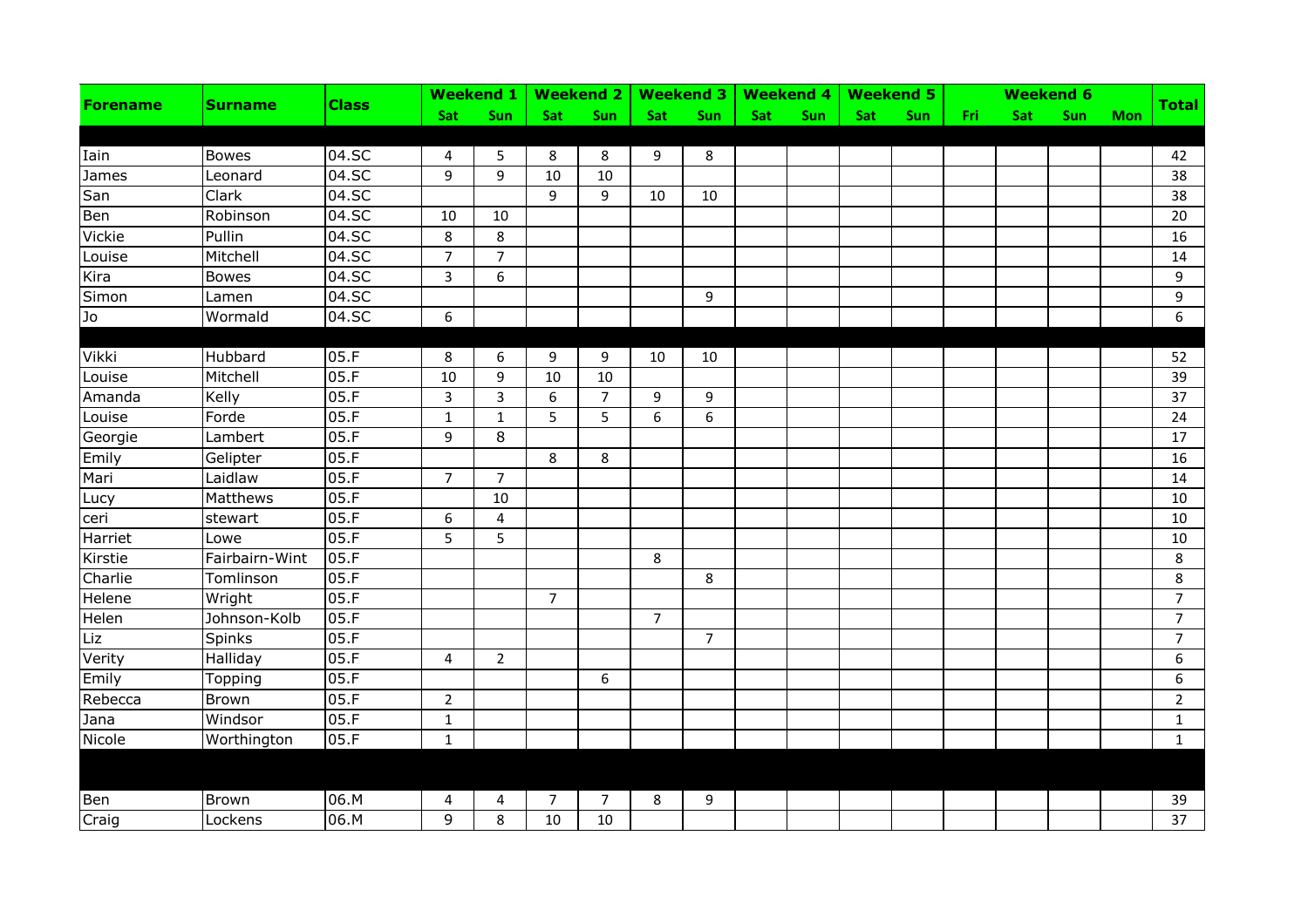| <b>Forename</b>  | <b>Surname</b> | <b>Class</b> |                | Weekend 1   Weekend 2 |                |                |                |                |     | Weekend 3   Weekend 4 |            | <b>Weekend 5</b> |     |     | <b>Weekend 6</b> |            |                |
|------------------|----------------|--------------|----------------|-----------------------|----------------|----------------|----------------|----------------|-----|-----------------------|------------|------------------|-----|-----|------------------|------------|----------------|
|                  |                |              | <b>Sat</b>     | Sun                   | <b>Sat</b>     | <b>Sun</b>     | <b>Sat</b>     | Sun            | Sat | <b>Sun</b>            | <b>Sat</b> | Sun              | Fri | Sat | Sun              | <b>Mon</b> | <b>Total</b>   |
| Rob              | Mace           | 06.M         | 6              | 6                     | 9              | 9              |                |                |     |                       |            |                  |     |     |                  |            | 30             |
| Ben              | Robinson       | 06.M         | 10             | 10                    |                |                |                |                |     |                       |            |                  |     |     |                  |            | 20             |
| Jamie            | Stevenson      | 06.M         |                |                       |                |                | 10             | 10             |     |                       |            |                  |     |     |                  |            | 20             |
| Mark             | Bentley        | 06.M         |                |                       | 8              | 8              |                |                |     |                       |            |                  |     |     |                  |            | 16             |
| James            | Leonard        | 06.M         | 8              | $\overline{7}$        |                |                |                |                |     |                       |            |                  |     |     |                  |            | 15             |
| Rob              | Eadon          | 06.M         | 5              | 5                     |                |                |                |                |     |                       |            |                  |     |     |                  |            | 10             |
| Rowan            | Saxton         | 06.M         |                | 9                     |                |                |                |                |     |                       |            |                  |     |     |                  |            | 9              |
| Edward           | Johnson-Kolb   | 06.M         |                |                       |                |                | 9              |                |     |                       |            |                  |     |     |                  |            | $\overline{9}$ |
| Josh             | Pocklington    | 06.M         | $\overline{7}$ |                       |                |                |                |                |     |                       |            |                  |     |     |                  |            | $\overline{7}$ |
|                  |                |              |                |                       |                |                |                |                |     |                       |            |                  |     |     |                  |            |                |
| Elaine           | Sherwin        | 07.MF        | 10             | 10                    |                |                | 10             | 10             |     |                       |            |                  |     |     |                  |            | 40             |
| Hilary           | Robinson       | 07.MF        | 9              | 9                     | 10             | 10             |                |                |     |                       |            |                  |     |     |                  |            | 38             |
| Anna             | Bennett        | 07.MF        |                |                       | 9              | 8              | 9              | 9              |     |                       |            |                  |     |     |                  |            | 35             |
| Amy              | Baron-Hall     | 07.MF        | 8              | 8                     | 8              | 9              |                |                |     |                       |            |                  |     |     |                  |            | 33             |
| Karen            | Holland        | 07.MF        |                |                       | $\overline{7}$ | $\overline{7}$ | 8              | 8              |     |                       |            |                  |     |     |                  |            | 30             |
| Annabelle        | McIntosh       | 07.MF        | 3              | 3                     | 3              | 5              | 6              | 6              |     |                       |            |                  |     |     |                  |            | 26             |
| Claire           | Martin         | 07.MF        | $\overline{7}$ | 5                     | 5              | 6              |                |                |     |                       |            |                  |     |     |                  |            | 23             |
| Natalie          | Chadwick       | 07.MF        |                |                       |                |                | $\overline{7}$ | $\overline{7}$ |     |                       |            |                  |     |     |                  |            | 14             |
| Lucy             | Hames          | 07.MF        | 5              | 4                     | 4              |                |                |                |     |                       |            |                  |     |     |                  |            | 13             |
| Heather          | Noble          | 07.MF        | 6              | 6                     |                |                |                |                |     |                       |            |                  |     |     |                  |            | 12             |
| Claire           | O'Brien        | 07.MF        |                | $\overline{7}$        |                |                |                |                |     |                       |            |                  |     |     |                  |            | $7^{\circ}$    |
| Carolyn          | Harper         | 07.MF        |                |                       | 6              |                |                |                |     |                       |            |                  |     |     |                  |            | $6\phantom{1}$ |
| Elizabeth 'kate' | Wilson         | 07.MF        | 4              |                       |                |                |                |                |     |                       |            |                  |     |     |                  |            | 4              |
| Emma             | Duckworth      | 07.MF        | $\overline{2}$ | $\overline{2}$        |                |                |                |                |     |                       |            |                  |     |     |                  |            | $\overline{4}$ |
|                  |                |              |                |                       |                |                |                |                |     |                       |            |                  |     |     |                  |            |                |
| Chris            | Lockhart       | 08.MM        | $\overline{7}$ |                       | 9              | 9              | 9              | 9              |     |                       |            |                  |     |     |                  |            | 43             |
| Howard           | Clark          | 08.MM        |                |                       | 10             | 10             | 10             | 10             |     |                       |            |                  |     |     |                  |            | 40             |
| Vince            | Hay            | 08.MM        |                | 6                     | 8              | 8              | 8              | 8              |     |                       |            |                  |     |     |                  |            | 38             |
| Christiaan       | de Jong        | 08.MM        | 4              | $\overline{4}$        | $\overline{7}$ | 6              | $\overline{7}$ | $\overline{7}$ |     |                       |            |                  |     |     |                  |            | 35             |
| Toby             | Lambert        | 08.MM        | 10             | 10                    |                |                |                |                |     |                       |            |                  |     |     |                  |            | 20             |
| Andrew           | Bate           | 08.MM        |                |                       | 6              | $\overline{7}$ | 6              |                |     |                       |            |                  |     |     |                  |            | 19             |
| David            | Huckell        | 08.MM        | 9              | 9                     |                |                |                |                |     |                       |            |                  |     |     |                  |            | 18             |
| Tim              | Ellis          | 08.MM        | 8              | 8                     |                |                |                |                |     |                       |            |                  |     |     |                  |            | 16             |
| Lee              | Eastwood       | 08.MM        | 6              | $\overline{7}$        |                |                |                |                |     |                       |            |                  |     |     |                  |            | 13             |
| Chris            | Smart          | 08.MM        | 5              | 5                     |                |                |                |                |     |                       |            |                  |     |     |                  |            | 10             |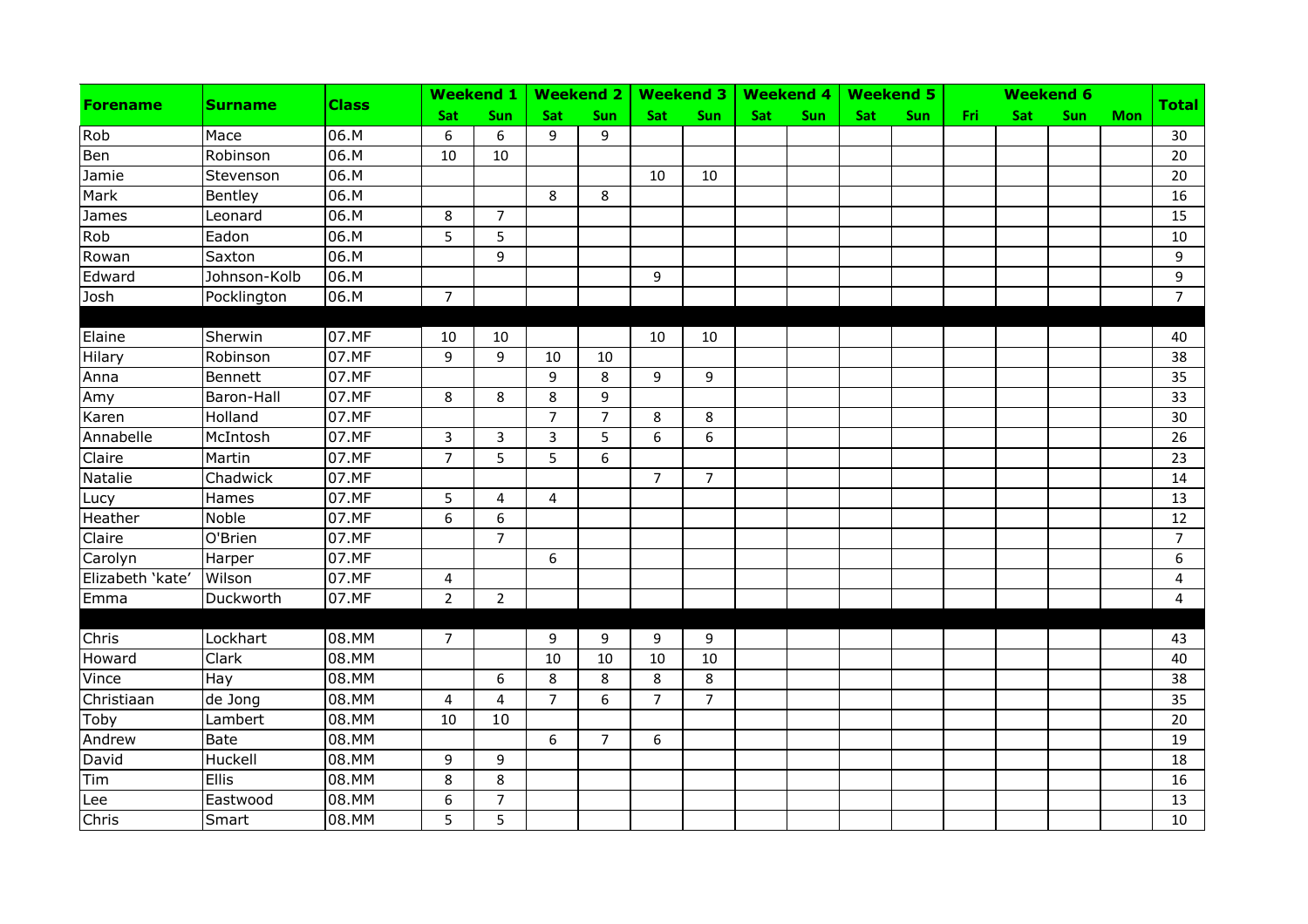| <b>Forename</b> | <b>Surname</b> |              |                | Weekend 1   Weekend 2 |                |                |                |                |     |     |     | Weekend 3   Weekend 4   Weekend 5 |     |     | <b>Weekend 6</b> |            | <b>Total</b>   |
|-----------------|----------------|--------------|----------------|-----------------------|----------------|----------------|----------------|----------------|-----|-----|-----|-----------------------------------|-----|-----|------------------|------------|----------------|
|                 |                | <b>Class</b> | Sat            | Sun                   | <b>Sat</b>     | Sun            | <b>Sat</b>     | <b>Sun</b>     | Sat | Sun | Sat | <b>Sun</b>                        | Fri | Sat | <b>Sun</b>       | <b>Mon</b> |                |
|                 |                |              |                |                       |                |                |                |                |     |     |     |                                   |     |     |                  |            |                |
| Andrea          | Corbet         | 09.VF        | 9              | 9                     | 7              | 8              | 6              | 6              |     |     |     |                                   |     |     |                  |            | 45             |
| Cushla          | Lamen          | 09.VF        | 10             | 10                    |                |                | 10             | 10             |     |     |     |                                   |     |     |                  |            | 40             |
| Karen           | Timothy        | 09.VF        |                |                       | 10             | 10             | 9              | 9              |     |     |     |                                   |     |     |                  |            | 38             |
| Helen           | Dempsey        | 09.VF        | 8              | $\overline{7}$        | 6              | 6              | $\overline{3}$ | $\overline{4}$ |     |     |     |                                   |     |     |                  |            | 34             |
| Tracey j        | Limbrick       | 09.VF        |                | 8                     | 5              |                | 5              | 5              |     |     |     |                                   |     |     |                  |            | 23             |
| Wendy           | Clark          | 09.VF        | $\overline{7}$ | 6                     | $\mathbf{1}$   | $\overline{4}$ |                |                |     |     |     |                                   |     |     |                  |            | 18             |
| Sue             | Hardy          | 09.VF        |                |                       | 9              | 9              |                |                |     |     |     |                                   |     |     |                  |            | 18             |
| Jenny           | Brown          | 09.VF        |                |                       |                |                | 8              | 8              |     |     |     |                                   |     |     |                  |            | 16             |
| Alexis          | Mohan          | 09.VF        |                |                       | 8              | $\overline{7}$ |                |                |     |     |     |                                   |     |     |                  |            | 15             |
| Eleanor         | McMahon        | 09.VF        |                |                       |                |                | $\overline{7}$ | $\overline{7}$ |     |     |     |                                   |     |     |                  |            | 14             |
| Vicky           | Reynolds       | 09.VF        |                |                       | 4              | 5              | 4              |                |     |     |     |                                   |     |     |                  |            | 13             |
| Paula           | Rose           | 09.VF        |                |                       | 3              |                |                |                |     |     |     |                                   |     |     |                  |            | $\mathbf{3}$   |
| Michelle        | Iddon          | 09.VF        |                |                       | $\overline{2}$ |                |                |                |     |     |     |                                   |     |     |                  |            | $2^{\circ}$    |
|                 |                |              |                |                       |                |                |                |                |     |     |     |                                   |     |     |                  |            |                |
| <b>Steve</b>    | Robinson       | 10.VM        | 10             | 10                    | 10             | 10             |                |                |     |     |     |                                   |     |     |                  |            | 40             |
| Adrian          | Stewart        | 10.VM        |                |                       |                |                | 10             | 10             |     |     |     |                                   |     |     |                  |            | 20             |
| jonathan        | roberts        | 10.VM        | 9              | 9                     |                |                |                |                |     |     |     |                                   |     |     |                  |            | 18             |
| Tony            | <b>Bridge</b>  | 10.VM        | 8              | 8                     |                |                |                |                |     |     |     |                                   |     |     |                  |            | 16             |
| <b>Steve</b>    | Coote          | 10.VM        |                | $\overline{7}$        |                |                |                |                |     |     |     |                                   |     |     |                  |            | $\overline{7}$ |
|                 |                |              |                |                       |                |                |                |                |     |     |     |                                   |     |     |                  |            |                |
| Daisy           | Devereau       | 11.2DCF      | 9              | 10                    | 10             | 10             | 7              | 9              |     |     |     |                                   |     |     |                  |            | 55             |
| Sarah           | Murdoch        | 11.2DCF      | 10             | 9                     | 9              | 9              | 8              | $\overline{7}$ |     |     |     |                                   |     |     |                  |            | 52             |
| Lisa            | <b>Bowes</b>   | 11.2DCF      | 5              | 6                     | $\overline{7}$ | $\overline{7}$ | 4              | 5              |     |     |     |                                   |     |     |                  |            | 34             |
| Non             | Davies         | 11.2DCF      | 8              | 8                     | 8              | 8              |                |                |     |     |     |                                   |     |     |                  |            | 32             |
| naomi           | cook           | 11.2DCF      |                |                       |                |                | 10             | 10             |     |     |     |                                   |     |     |                  |            | 20             |
| Adele           | Antcliff       | 11.2DCF      |                |                       |                |                | 9              | 8              |     |     |     |                                   |     |     |                  |            | 17             |
| Sally           | <b>Berris</b>  | 11.2DCF      | $\overline{7}$ | $\overline{7}$        |                |                |                |                |     |     |     |                                   |     |     |                  |            | 14             |
| Claire          | Martin         | 11.2DCF      |                |                       |                |                | 6              | 6              |     |     |     |                                   |     |     |                  |            | 12             |
| Toria           | Seaton         | 11.2DCF      | 3              | $\overline{5}$        |                |                |                |                |     |     |     |                                   |     |     |                  |            | 8              |
| Katie           | Hanagarth      | 11.2DCF      | 6              |                       |                |                |                |                |     |     |     |                                   |     |     |                  |            | 6              |
| Helen           | Warrington     | 11.2DCF      |                |                       |                |                | 5              |                |     |     |     |                                   |     |     |                  |            | 5              |
| Jenny           | Brown          | 11.2DCF      | 4              |                       |                |                |                |                |     |     |     |                                   |     |     |                  |            | $\overline{4}$ |
|                 |                |              |                |                       |                |                |                |                |     |     |     |                                   |     |     |                  |            |                |
| William         | Godwin         | 12.2DCM      |                | 10                    | 9              | 10             | 9              | 10             |     |     |     |                                   |     |     |                  |            | 48             |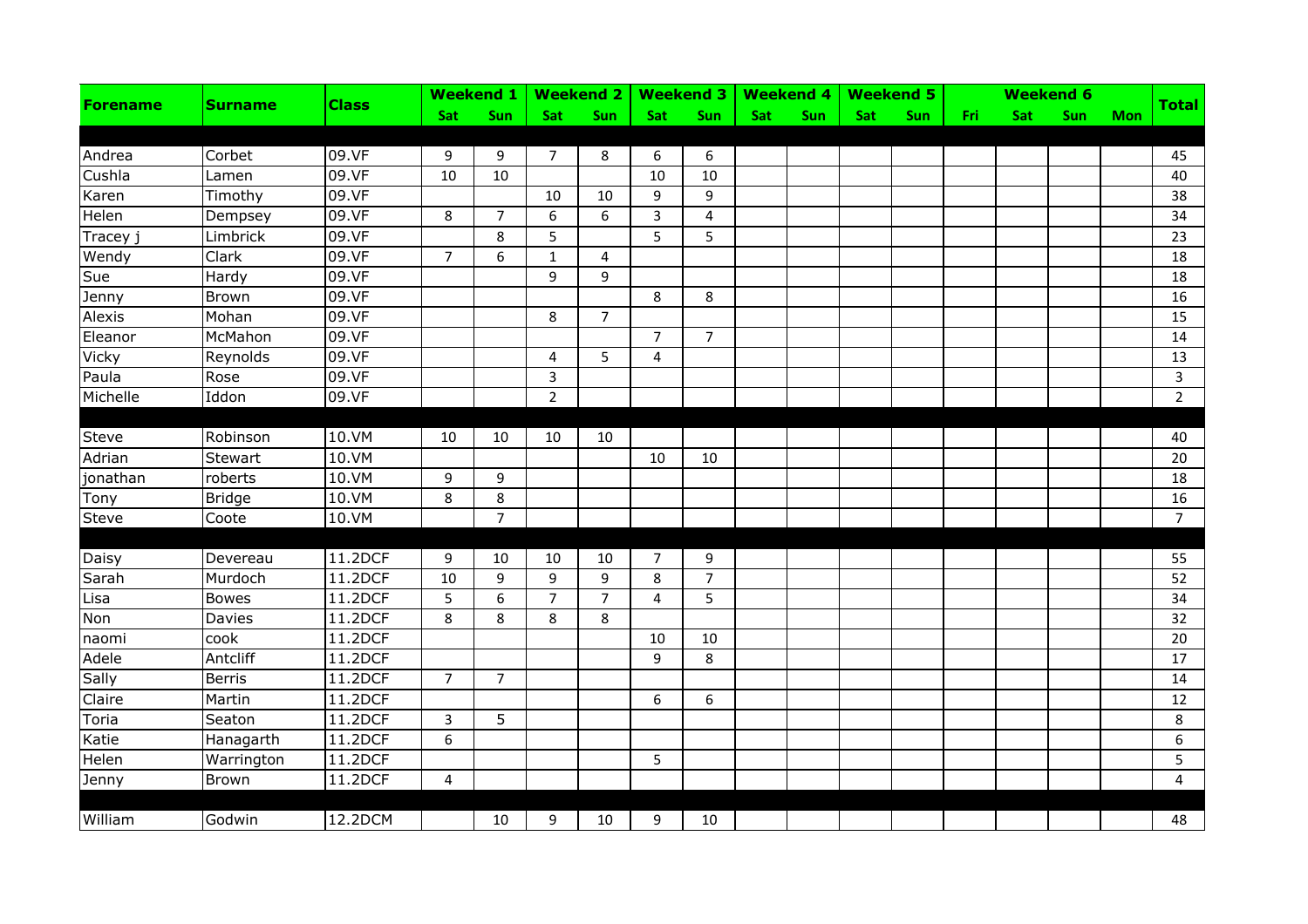| <b>Forename</b> | <b>Surname</b> |              |                | Weekend 1   Weekend 2 |                |                |                | Weekend 3   Weekend 4 |     |     |            | Weekend 5 |     |     | <b>Weekend 6</b> |            |                |
|-----------------|----------------|--------------|----------------|-----------------------|----------------|----------------|----------------|-----------------------|-----|-----|------------|-----------|-----|-----|------------------|------------|----------------|
|                 |                | <b>Class</b> | Sat            | Sun                   | <b>Sat</b>     | Sun            | <b>Sat</b>     | Sun                   | Sat | Sun | <b>Sat</b> | Sun       | Fri | Sat | Sun              | <b>Mon</b> | <b>Total</b>   |
| Neal            | Dempsey        | 12.2DCM      | 10             | 9                     | 6              | $\overline{7}$ | 6              | $\overline{7}$        |     |     |            |           |     |     |                  |            | 45             |
| Chris           | Thom           | 12.2DCM      |                |                       | $\overline{7}$ | 8              | $\overline{7}$ | 8                     |     |     |            |           |     |     |                  |            | 30             |
| Adam            | Moosajee       | 12.2DCM      |                |                       | 10             |                | 10             | 9                     |     |     |            |           |     |     |                  |            | 29             |
| Tony            | <b>Bridge</b>  | 12.2DCM      |                |                       | 8              | 9              |                |                       |     |     |            |           |     |     |                  |            | 17             |
| Jonathan        | Francis        | 12.2DCM      |                |                       |                |                | 8              |                       |     |     |            |           |     |     |                  |            | 8              |
| Wendy           | Clark          | 13.3KS       | 9              | 9                     | 8              | 8              | 9              | 8                     |     |     |            |           |     |     |                  |            | 51             |
| Sandra          | Clark          | 13.3KS       |                |                       | 10             | 10             | 10             | 10                    |     |     |            |           |     |     |                  |            | 40             |
| Louise          | Mitchell       | 13.3KS       | 10             | 10                    |                |                |                |                       |     |     |            |           |     |     |                  |            | 20             |
| Rob             | King           | 13.3KS       |                |                       | 9              | 9              |                |                       |     |     |            |           |     |     |                  |            | 18             |
| Vicky           | Driscoll       | 13.3KS       |                |                       |                |                |                | 9                     |     |     |            |           |     |     |                  |            | 9              |
|                 |                |              |                |                       |                |                |                |                       |     |     |            |           |     |     |                  |            |                |
| Chris           | Carter         | 14.3KBM      | 9              | 8                     | 9              | 8              | 8              | 9                     |     |     |            |           |     |     |                  |            | 51             |
| James           | Leonard        | 14.3KBM      |                |                       | 10             | 10             | 10             | 10                    |     |     |            |           |     |     |                  |            | 40             |
| Tony            | <b>Bridge</b>  | 14.3KBM      | 8              | 9                     | $\overline{7}$ | 9              | 5              |                       |     |     |            |           |     |     |                  |            | 38             |
| Emyr            | Bath           | 14.3KBM      |                |                       | 6              | $\overline{7}$ | 6              | 8                     |     |     |            |           |     |     |                  |            | 27             |
| John            | Fossey         | 14.3KBM      |                |                       | 8              | 6              | 4              | 6                     |     |     |            |           |     |     |                  |            | 24             |
| james           | lewington      | 14.3KBM      | 10             | 10                    |                |                |                |                       |     |     |            |           |     |     |                  |            | 20             |
| Chris           | Lockhart       | 14.3KBM      |                |                       |                |                | 9              | $\overline{7}$        |     |     |            |           |     |     |                  |            | 16             |
| Chris           | Hannan         | 14.3KBM      | $\overline{7}$ | $\overline{7}$        |                |                |                |                       |     |     |            |           |     |     |                  |            | 14             |
| Vince           | Hay            | 14.3KBM      |                |                       |                |                | $\overline{7}$ |                       |     |     |            |           |     |     |                  |            | $\overline{7}$ |
| Simon           | Taylor         | 14.3KBM      |                |                       |                |                | $\mathbf{3}$   |                       |     |     |            |           |     |     |                  |            | $\overline{3}$ |
|                 |                |              |                |                       |                |                |                |                       |     |     |            |           |     |     |                  |            |                |
| Anne            | Carter         | 15.3KBF      | 9              | 8                     | 10             | 10             | 9              | 9                     |     |     |            |           |     |     |                  |            | 55             |
| Claire          | Lewis          | 15.3KBF      |                | 9                     |                | 9              | 8              | 8                     |     |     |            |           |     |     |                  |            | 34             |
| Emma            | Duckworth      | 15.3KBF      |                | 8                     |                | 8              | 6              | 5                     |     |     |            |           |     |     |                  |            | 27             |
| <b>Bex</b>      | Cleary         | 15.3KBF      | 10             | 10                    |                |                |                |                       |     |     |            |           |     |     |                  |            | 20             |
| Victoria        | Rock           | 15.3KBF      |                |                       |                |                | 10             | 10                    |     |     |            |           |     |     |                  |            | 20             |
| tash            | susnik         | 15.3KBF      | $\overline{7}$ | 9                     |                |                |                |                       |     |     |            |           |     |     |                  |            | 16             |
| Emily           | Thomas         | 15.3KBF      | 8              | $6\phantom{a}$        |                |                |                |                       |     |     |            |           |     |     |                  |            | 14             |
| Rumi            | Fossey         | 15.3KBF      |                |                       |                |                | $\overline{7}$ | $\overline{7}$        |     |     |            |           |     |     |                  |            | 14             |
| Anna            | Williams       | 15.3KBF      | 6              | $\overline{7}$        |                |                |                |                       |     |     |            |           |     |     |                  |            | 13             |
| Tracy           | Evans          | 15.3KBF      | 5              | $\overline{5}$        |                |                |                |                       |     |     |            |           |     |     |                  |            | 10             |
| Daisy           | Devereau       | 15.3KBF      |                |                       |                |                |                | 6                     |     |     |            |           |     |     |                  |            | 6              |
| Ъ               | Wormald        | 15.3KBF      | $\overline{4}$ |                       |                |                |                |                       |     |     |            |           |     |     |                  |            | $\overline{4}$ |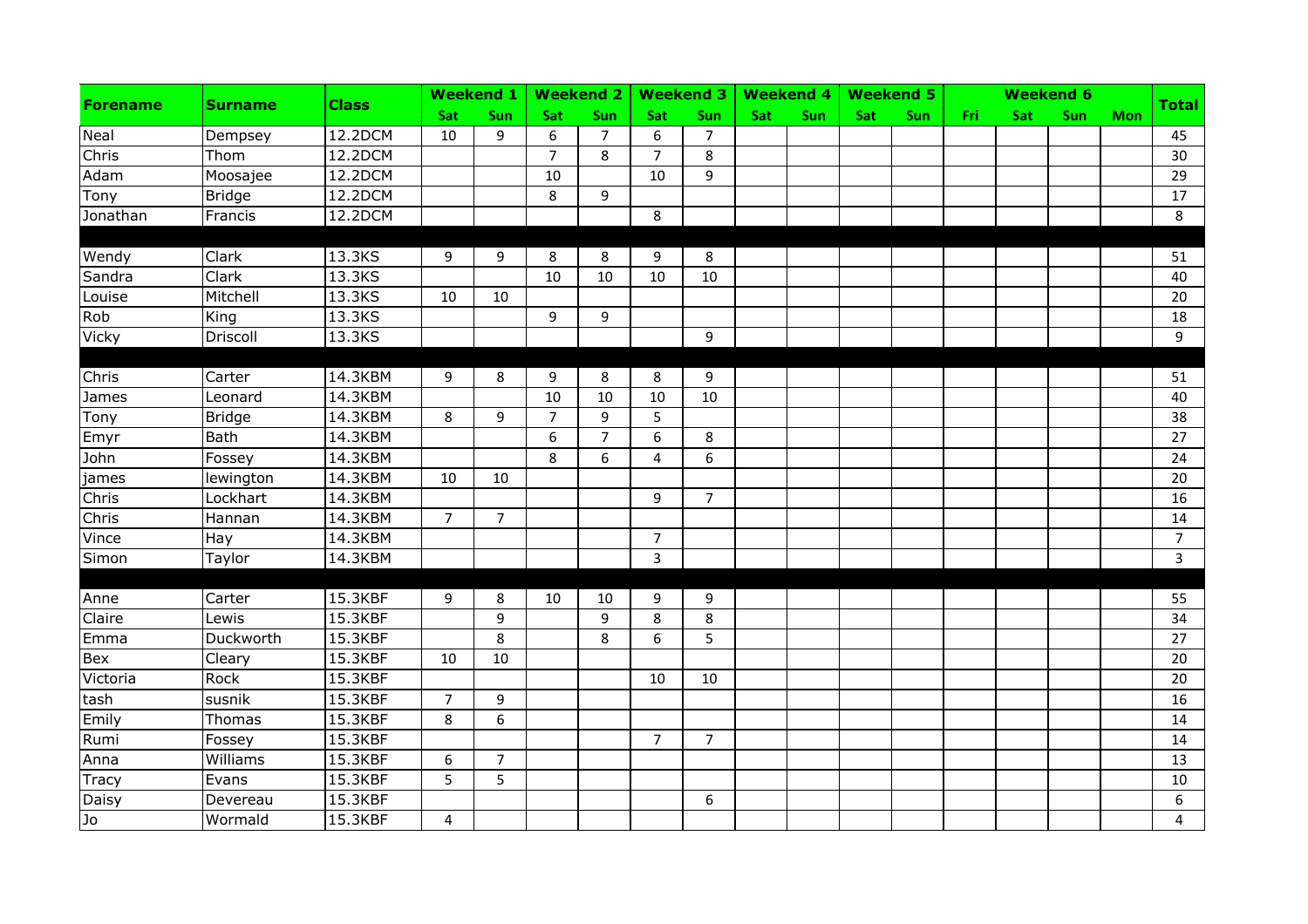| <b>Forename</b> | <b>Surname</b> |              |                | Weekend 1   Weekend 2   Weekend 3   Weekend 4   Weekend 5 |                |                |                |                |     |     |     |     |       |     | <b>Weekend 6</b> |            |                |
|-----------------|----------------|--------------|----------------|-----------------------------------------------------------|----------------|----------------|----------------|----------------|-----|-----|-----|-----|-------|-----|------------------|------------|----------------|
|                 |                | <b>Class</b> | Sat            | Sun                                                       | <b>Sat</b>     | Sun            | Sat            | Sun            | Sat | Sun | Sat | Sun | Fri i | Sat | Sun              | <b>Mon</b> | <b>Total</b>   |
|                 |                |              |                |                                                           |                |                |                |                |     |     |     |     |       |     |                  |            |                |
| Gordon          | Graham         | 16.3K2DB     | 10             | 10                                                        |                |                | 10             | 10             |     |     |     |     |       |     |                  |            | 40             |
| Louise          | Mitchell       | 16.3K2DB     |                |                                                           | 10             | 10             |                |                |     |     |     |     |       |     |                  |            | 20             |
| jonathan        | roberts        | 16.3K2DB     | 9              | 9                                                         |                |                |                |                |     |     |     |     |       |     |                  |            | 18             |
| Tammie          | McNeill        | 16.3K2DB     |                |                                                           | 9              | 9              |                |                |     |     |     |     |       |     |                  |            | 18             |
| Robert          | Pidgeon        | 16.3K2DB     |                |                                                           | 8              | 8              |                |                |     |     |     |     |       |     |                  |            | 16             |
|                 |                |              |                |                                                           |                |                |                |                |     |     |     |     |       |     |                  |            |                |
| Sarah           | Murdoch        | 18.3KF       | $\overline{7}$ | 7                                                         | 10             | 9              | 10             | 9              |     |     |     |     |       |     |                  |            | 52             |
| Ella            | Hancock        | 18.3KF       | 8              | 8                                                         | 9              | 8              |                |                |     |     |     |     |       |     |                  |            | 33             |
| Rebecca         | Brown          | 18.3KF       |                |                                                           | $\overline{7}$ | $\overline{7}$ | 8              | 10             |     |     |     |     |       |     |                  |            | 32             |
| Maria           | Kerr           | 18.3KF       |                |                                                           | 5              | 5              | 9              | 8              |     |     |     |     |       |     |                  |            | 27             |
| Lucy            | Hames          | 18.3KF       | 3              | 3                                                         | 3              | $\overline{4}$ | 6              | 6              |     |     |     |     |       |     |                  |            | 25             |
| Beverley        | Hancock        | 18.3KF       | 5              | 6                                                         | 6              | 6              |                |                |     |     |     |     |       |     |                  |            | 23             |
| Sue             | Hardy          | 18.3KF       | 4              | $\overline{4}$                                            |                |                | $\overline{7}$ | $7^{\circ}$    |     |     |     |     |       |     |                  |            | 22             |
| Philly          | Robinson       | 18.3KF       | 10             | 10                                                        |                |                |                |                |     |     |     |     |       |     |                  |            | 20             |
| Tash            | Susnik         | 18.3KF       | 9              | 9                                                         |                |                |                |                |     |     |     |     |       |     |                  |            | 18             |
| Emily           | Gelipter       | 18.3KF       |                |                                                           | 8              | 10             |                |                |     |     |     |     |       |     |                  |            | 18             |
| Claire          | Martin         | 18.3KF       | 6              | 5                                                         |                |                |                |                |     |     |     |     |       |     |                  |            | 11             |
| Anabelle        | McIntosh       | 18.3KF       |                |                                                           |                |                | 5              | 4              |     |     |     |     |       |     |                  |            | 9              |
| Joanne          | Stewart        | 18.3KF       |                |                                                           |                |                | 4              | 5              |     |     |     |     |       |     |                  |            | 9              |
| Hannah          | Lyon           | 18.3KF       |                |                                                           | 4              | $\overline{3}$ |                |                |     |     |     |     |       |     |                  |            | $\overline{7}$ |
| Wendy           | Dugmore        | 18.3KF       |                |                                                           |                | $\overline{2}$ |                |                |     |     |     |     |       |     |                  |            | $\overline{2}$ |
|                 |                |              |                |                                                           |                |                |                |                |     |     |     |     |       |     |                  |            |                |
| Luke            | Bedwell        | 19.3KM       |                |                                                           | 7              | 9              | 10             | 10             |     |     |     |     |       |     |                  |            | 36             |
| Rob             | Mace           | 19.3KM       | $\overline{7}$ | 8                                                         | 10             | 10             |                |                |     |     |     |     |       |     |                  |            | 35             |
| Jon             | Cocking        | 19.3KM       |                |                                                           | 9              | 8              | 9              | 9              |     |     |     |     |       |     |                  |            | 35             |
| David           | Huckell        | 19.3KM       | 10             | 10                                                        |                |                |                |                |     |     |     |     |       |     |                  |            | 20             |
| james           | lewington      | 19.3KM       | 9              | 9                                                         |                |                |                |                |     |     |     |     |       |     |                  |            | 18             |
| Iain            | <b>Bowes</b>   | 19.3KM       |                |                                                           |                |                | 8              | 8              |     |     |     |     |       |     |                  |            | 16             |
| Mike            | Walker         | 19.3KM       | 8              | $\overline{7}$                                            |                |                |                |                |     |     |     |     |       |     |                  |            | 15             |
| James           | Leonard        | 19.3KM       |                |                                                           | 8              | $\overline{7}$ |                |                |     |     |     |     |       |     |                  |            | 15             |
|                 |                |              |                |                                                           |                |                |                |                |     |     |     |     |       |     |                  |            |                |
| Rachel          | Wilson         | 20.2D3KF     |                |                                                           | 10             | 10             | 9              | 9              |     |     |     |     |       |     |                  |            | 38             |
| Helen           | Dempsey        | 20.2D3KF     | 9              | 9                                                         | $\overline{7}$ | $\overline{7}$ | $\mathbf{1}$   | $\overline{3}$ |     |     |     |     |       |     |                  |            | 36             |
| Claire          | Martin         | 20.2D3KF     |                |                                                           | 9              | 9              | 6              | 8              |     |     |     |     |       |     |                  |            | 32             |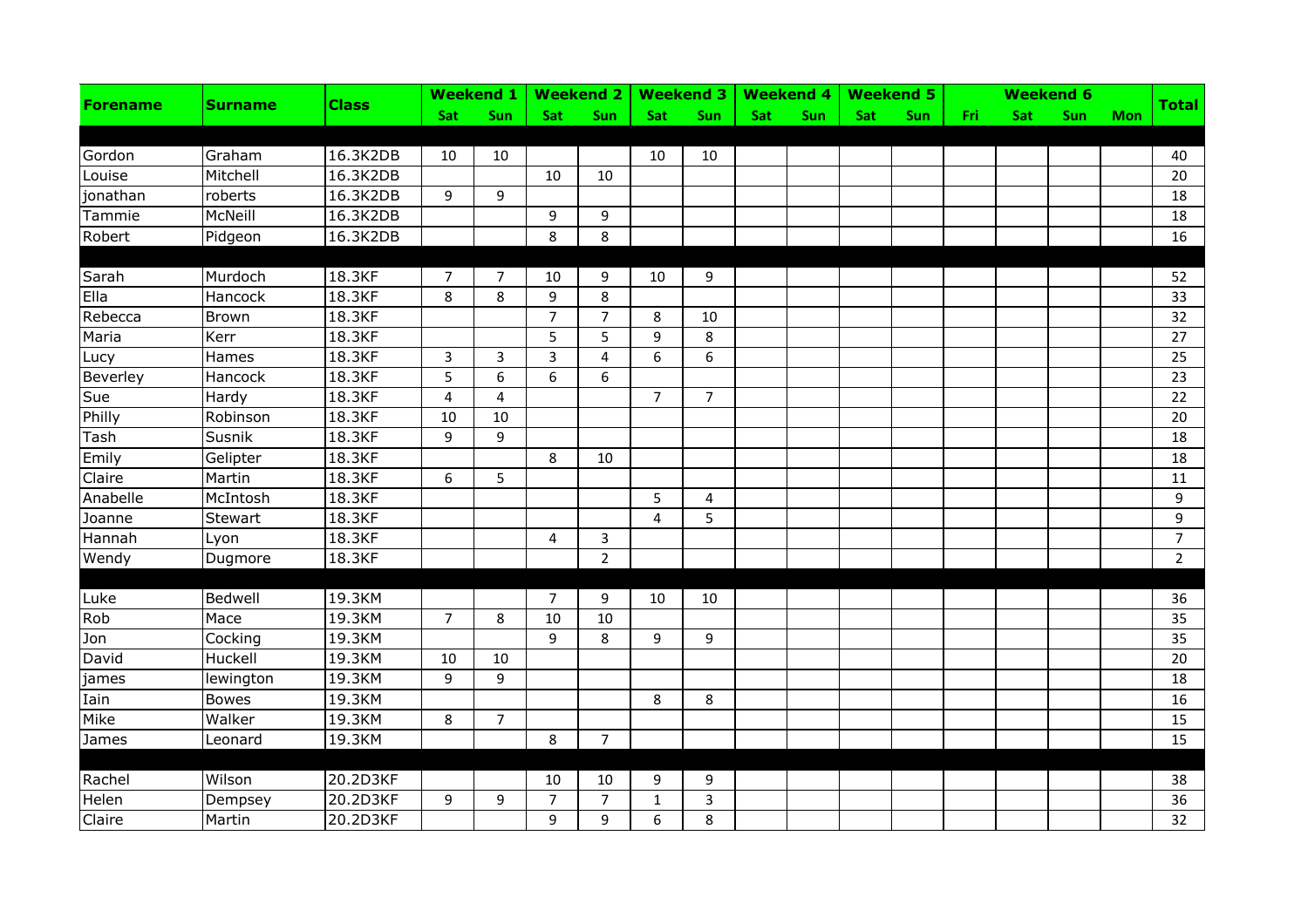| <b>Forename</b> | <b>Surname</b>           | <b>Class</b> |     | Weekend $1$    |     | <b>Weekend 2</b> |                         | Weekend 3   Weekend 4 |     |     |     | <b>Weekend 5</b> |     |     | <b>Weekend 6</b> |            |                |
|-----------------|--------------------------|--------------|-----|----------------|-----|------------------|-------------------------|-----------------------|-----|-----|-----|------------------|-----|-----|------------------|------------|----------------|
|                 |                          |              | Sat | Sun            | Sat | Sun              | Sat                     | Sun                   | Sat | Sun | Sat | Sun              | Fri | Sat | Sun              | <b>Mon</b> | <b>Total</b>   |
| Christine       | Dimech                   | 20.2D3KF     | 10  | 10             |     |                  | 3                       | 5                     |     |     |     |                  |     |     |                  |            | 28             |
| Abbie           | Reynolds-Dobsor 20.2D3KF |              |     |                | 8   | 8                | $\overline{2}$          | 6                     |     |     |     |                  |     |     |                  |            | 24             |
| naomi           | cook                     | 20.2D3KF     |     |                |     |                  | 10                      | 10                    |     |     |     |                  |     |     |                  |            | 20             |
| Helen           | Warrington               | 20.2D3KF     |     |                |     |                  | 5                       | $\overline{7}$        |     |     |     |                  |     |     |                  |            | 12             |
| Toria           | Seaton                   | 20.2D3KF     | 8   |                |     |                  |                         |                       |     |     |     |                  |     |     |                  |            | 8              |
| Helen           | Johnson-Kolb             | 20.2D3KF     |     |                |     |                  | 8                       |                       |     |     |     |                  |     |     |                  |            | 8              |
| Jenny           | <b>Brown</b>             | 20.2D3KF     |     |                |     |                  | $\overline{\mathbf{4}}$ | $\overline{4}$        |     |     |     |                  |     |     |                  |            | 8              |
| Helen           | Boyd                     | 20.2D3KF     |     |                |     |                  | $\overline{7}$          |                       |     |     |     |                  |     |     |                  |            | $\overline{7}$ |
| Maraide         | Mckensie                 | 20.2D3KF     |     |                |     |                  | $\mathbf{1}$            | $\overline{2}$        |     |     |     |                  |     |     |                  |            | $\overline{3}$ |
|                 |                          |              |     |                |     |                  |                         |                       |     |     |     |                  |     |     |                  |            |                |
| Chris           | Thom                     | 21.2D3KM     | 10  | 10             | 10  | 10               | $\overline{7}$          | 9                     |     |     |     |                  |     |     |                  |            | 56             |
| <b>Neal</b>     | Dempsey                  | 21.2D3KM     | 9   | 9              | 9   | 9                | 8                       | 8                     |     |     |     |                  |     |     |                  |            | 52             |
| Ben             | <b>Brown</b>             | 21.2D3KM     |     |                |     |                  | $\overline{9}$          | 10                    |     |     |     |                  |     |     |                  |            | 19             |
| Joe             | Stewart                  | 21.2D3KM     |     |                |     |                  | 10                      |                       |     |     |     |                  |     |     |                  |            | 10             |
|                 |                          |              |     |                |     |                  |                         |                       |     |     |     |                  |     |     |                  |            |                |
| Jonathan        | Ingram                   | 23.13-16     | 10  | 9              |     |                  | 10                      | 10                    |     |     |     |                  |     |     |                  |            | 39             |
| Murdo           | Robinson                 | 23.13-16     | 9   | 10             | 10  | 10               |                         |                       |     |     |     |                  |     |     |                  |            | 39             |
| Molly           | Key                      | 23.13-16     |     |                | 9   | 9                | 8                       | $\overline{7}$        |     |     |     |                  |     |     |                  |            | 33             |
| Natasha         | Hames                    | 23.13-16     |     |                |     | 8                | 9                       | 8                     |     |     |     |                  |     |     |                  |            | 25             |
| Leonardo        | Conway-johnson 23.13-16  |              |     |                |     |                  |                         | 9                     |     |     |     |                  |     |     |                  |            | 9              |
|                 |                          |              |     |                |     |                  |                         |                       |     |     |     |                  |     |     |                  |            |                |
| Alfie           | French                   | $24.8 - 12$  | 7   | 6              | 7   | 6                | 10                      | 10                    |     |     |     |                  |     |     |                  |            | 46             |
| Archie          | Robinson                 | $24.8 - 12$  | 8   | 10             | 8   | 9                |                         |                       |     |     |     |                  |     |     |                  |            | 35             |
| Taylor          | Lyon                     | 24.8-12      |     |                | 10  | 10               |                         |                       |     |     |     |                  |     |     |                  |            | 20             |
| Oscar           | Bedwell                  | $24.8 - 12$  |     |                | 9   | 8                |                         |                       |     |     |     |                  |     |     |                  |            | 17             |
| Rowan           | Eastwood                 | $24.8 - 12$  | 9   | $\overline{7}$ |     |                  |                         |                       |     |     |     |                  |     |     |                  |            | 16             |
| Millie          | Cocking                  | $24.8 - 12$  |     |                | 6   |                  | 9                       |                       |     |     |     |                  |     |     |                  |            | 15             |
| Ben             | Lewington                | $24.8 - 12$  | 6   | 8              |     |                  |                         |                       |     |     |     |                  |     |     |                  |            | 14             |
| Alban           | Eastwood                 | $24.8 - 12$  | 5   | 9              |     |                  |                         |                       |     |     |     |                  |     |     |                  |            | 14             |
| Oscar           | Bedwell                  | $24.8 - 12$  | 10  |                |     |                  |                         |                       |     |     |     |                  |     |     |                  |            | 10             |
| Holly           | Dickinson                | $24.8 - 12$  |     |                | 5   | 5                |                         |                       |     |     |     |                  |     |     |                  |            | 10             |
| Molly           | Cocking                  | $24.8 - 12$  |     |                |     |                  |                         | 9                     |     |     |     |                  |     |     |                  |            | 9              |
| Jack            | Vickers                  | $24.8 - 12$  |     |                |     | $\overline{7}$   |                         |                       |     |     |     |                  |     |     |                  |            | $\overline{7}$ |
|                 |                          |              |     |                |     |                  |                         |                       |     |     |     |                  |     |     |                  |            |                |
| Maisie          | French                   | 25.U8        | 9   | 9              | 10  | 9                | 9                       | 10                    |     |     |     |                  |     |     |                  |            | 56             |